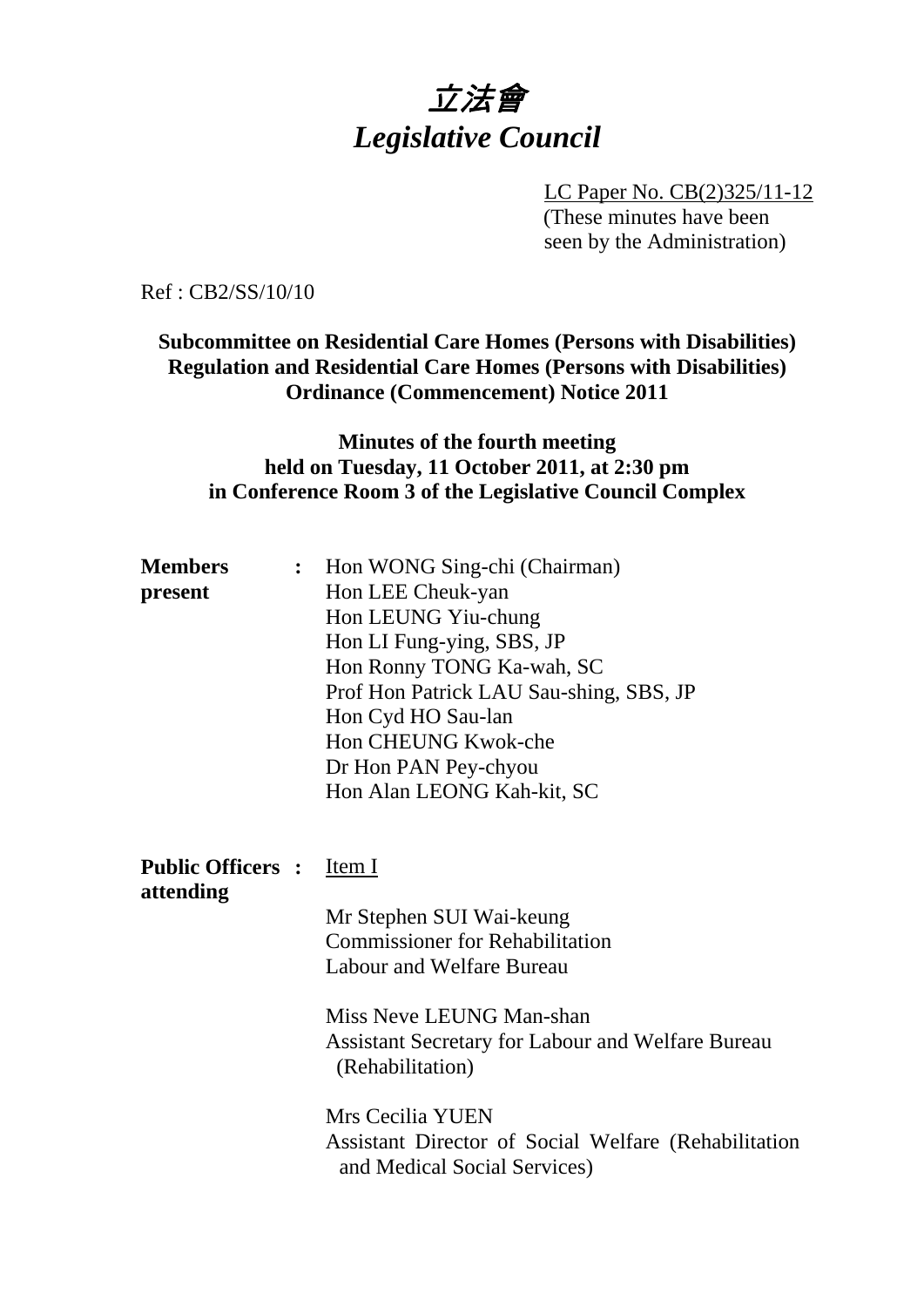|                                      |                | Ms Maggie LEUNG Yee-lee<br>Senior Social Work Officer (Rehabilitation and<br>Medical Social Services) 6<br>Social Welfare Department |  |
|--------------------------------------|----------------|--------------------------------------------------------------------------------------------------------------------------------------|--|
|                                      |                | Ms Lonnie NG Wah-chi<br><b>Senior Government Counsel</b><br>Department of Justice                                                    |  |
|                                      |                | Ms Elaine NG Pui-kei<br><b>Senior Government Counsel</b><br>Department of Justice                                                    |  |
| <b>Attendance by :</b><br>invitation |                | Item I<br><b>HK Private Hostel for Rehabilitation Association</b>                                                                    |  |
|                                      |                | Mr Joe LI<br>Chairman                                                                                                                |  |
|                                      |                | Mr TSANG Kim-kwong<br>Representative                                                                                                 |  |
| <b>Clerk</b> in<br><b>Attendance</b> | $\ddot{\cdot}$ | Miss Betty MA<br>Chief Council Secretary (2) 4                                                                                       |  |
| <b>Staff</b> in<br><b>Attendance</b> |                | Mr YICK Wing-kin<br><b>Assistant Legal Adviser 8</b>                                                                                 |  |
|                                      |                | Ms Candice LAM<br>Senior Council Secretary (2) 4                                                                                     |  |
|                                      |                | Miss Maggie CHIU<br>Legislative Assistant (2) 4                                                                                      |  |
|                                      |                |                                                                                                                                      |  |

Action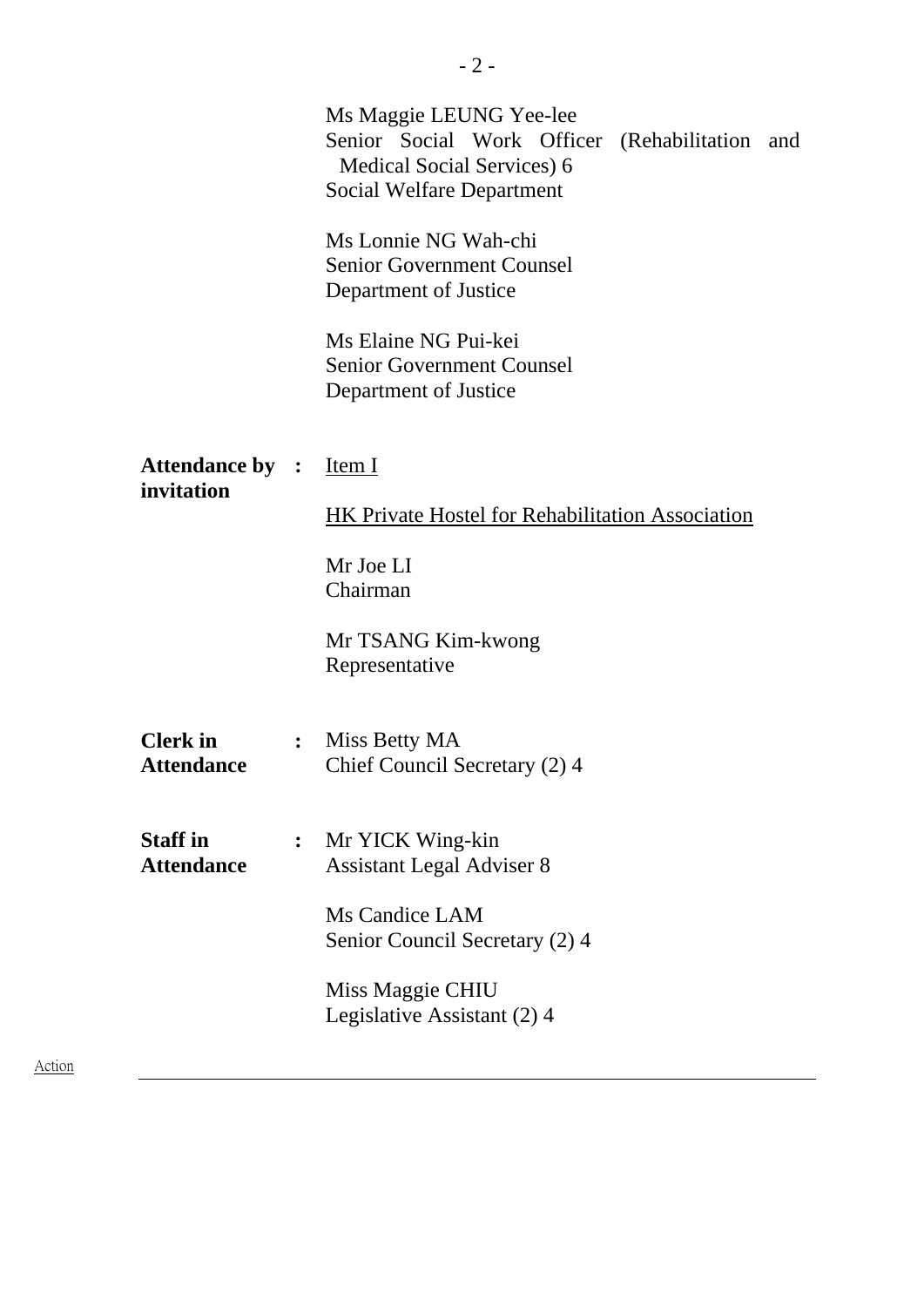- Action
- **I. Meeting with deputations and the Administration**

[Legislative Council Brief, L.N. 111 of 2011, L.N. 112 of 2011, LC Paper Nos. LS86/10-11, CB(2)2374/10-11(02),  $CB(2)2500/10-11(01)$ ,  $CB(2)2709/10-11(01)$  to (04), CB(2)37/11-12(01) and CB(2)71/11-12(01)]

The Subcommittee deliberated (index of proceedings attached at **Annex**).

# Meeting with deputation and the Administration

2. The Subcommittee received representations from the Hong Kong Private Hostel for Rehabilitation Association ("the Association") which are set out in the **Annex**.

3. Members noted the discrepancies between the estimation made by the Social Welfare Department ("SWD") and the Association on the unit operating cost of a place in private residential care homes for persons with disabilities ("RCHDs") after the implementation of the licensing scheme. The Association highlighted to members the increasing difficulties in operating private RCHDs having regard to the rising operating costs resulted from the implementation of statutory minimum wage, soaring rental and inflation.

4. The Administration advised that in the absence of information on the actual operating costs of private RCHDs, it made an estimation with reference to the latest market information, i.e. prevailing wage level collated by Labour Department and the average market rental compiled by Rating and Valuation Department. Other cost components covered food and other charges, of which administrative costs and miscellaneous expenses, etc. had also been taken into account. Mr CHEUNG Kwok-che reckoned that cost estimation by SWD and the Association were based on different considerations.

5. Members noted with concern that the private RCHD sector had indicated that some private RCHDs would have to cease operation because they would not be able to meet the additional costs arising from improvement works to comply with the licensing requirements on fire and building safety. The Administration advised that it would introduce suitable complementary measures, including the pilot Bought Place Scheme ("BPS") for RCHDs and the Financial Assistance Scheme ("FAS"), to encourage private RCHDs to upgrade their service standards and help the market develop more service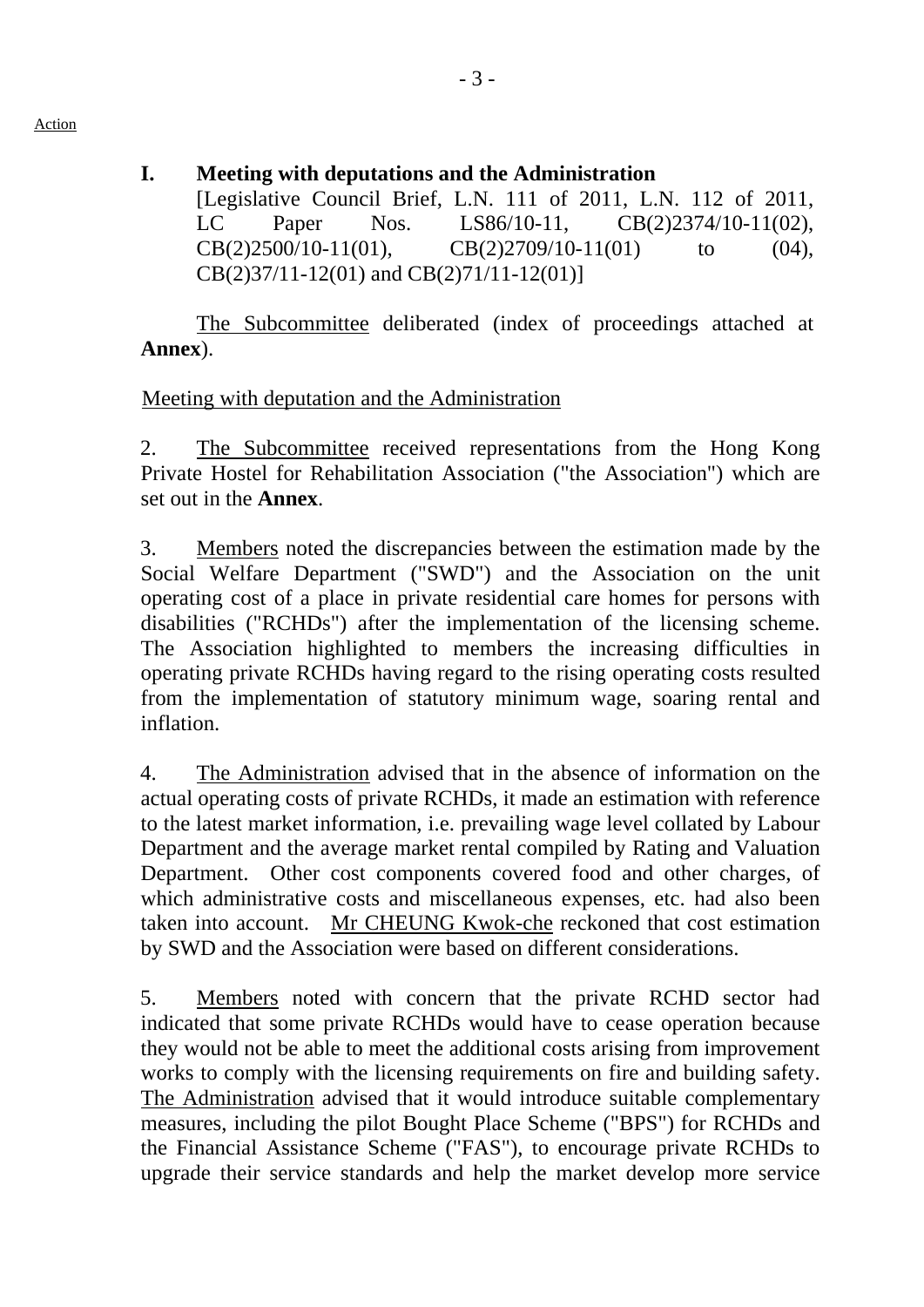options for persons with disabilities. On the concern about the decanting arrangement for RCHD residents in the event of closure of RCHDs, the Administration assured members that SWD would provide appropriate assistance for individual affected residents where necessary to ensure the well-being of the residents. SWD would continue to closely monitor the market situations and maintain contact with RCHD operators.

6. The Administration stressed that there would be a grace period of 18 months starting from the commencement of the licensing scheme to allow time for individual RCHDs to put in place suitable arrangements for application for a RCHD licence. During the grace period, no sanction would be imposed on the operation of RCHD without a licence or a certificate of exemption.

7. Mr CHEUNG Kwok-che took the view that the Administration should conduct a mid-term review to keep track of implementation progress of the licensing scheme. The Chairman suggested that the issue be referred to the Panel on Welfare Services for follow up. The Administration agreed to report to the Panel on the progress on implementation of the licensing scheme and the related complementary measures, including the pilot BPS for RCHDs and FAS in about six months after the commencement of the licensing scheme.

8. Ms Cyd HO sought clarification as to whether private RCHD operators could apply for the Small and Medium Enterprises Loan Guarantee Scheme to meet the additional costs arising from improvement works to comply with the building and fire safety requirements for the purpose of the licensing scheme. Ms HO suggested and members agreed that representatives of the Commerce and Economic Development Bureau should be invited to the next Subcommittee meeting to brief members on the loan scheme.

#### Matters arising from the last meeting on 26 August 2011

9. The Chairman said that as agreed at the last meeting, the Legislative Council Secretariat had invited private RCHDs to provide the Subcommittee with information on their respective operating costs. As only two private RCHDs had provided the requisite information so far, it was not viable for the Subcommittee to pursue the matter further.

10. The Chairman then drew members' attention to the letter dated 30

Admin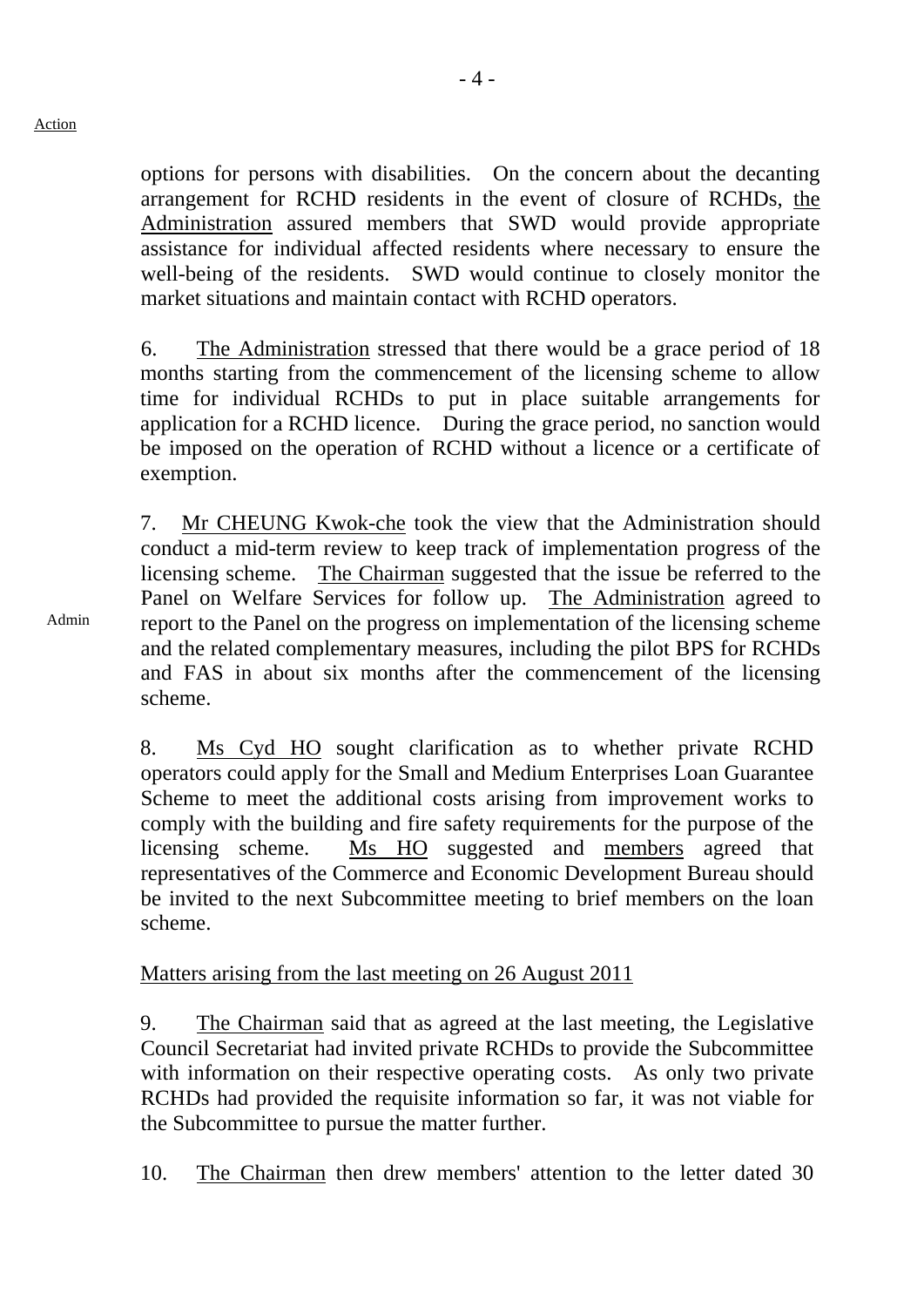- 5 -

September 2011 from the Lands Department (LC Paper No. CB(2)2709/10-11(04)) regarding the processing of waiver applications for setting up RCHDs.

### Scrutiny of detailed provisions of the subsidiary legislation

11. The Administration took members briefly through the provisions of the Residential Care Homes (Persons with Disabilities) Regulation ("the Regulation").

# *Part 3 - Registration of health workers*

12. Noting from section 4 of the Regulation that health workers were required to attend approved training courses for registration as health workers, Ms LI Fung-ying was of the view that the Administration should ensure that the approved training courses should be launched timely to tie in with the implementation of the licensing scheme. Ms LI and Mr CHEUNG Kwok-che considered that registered health workers in residential care homes for the elderly and relevant working experience in RCHDs should be recognized as meeting certain qualifications for registration as health workers.

13. The Administration explained that a working group had been set up to make preparation for the related matters, including registration of health workers and the launch of related training courses. Existing health workers registered under the Residential Care Homes (Elderly Persons) Regulation ("the RCHE Regulation") would need to attend a bridging course consisting of 12-hour lecture and 4-hour visit to RCHDs in order to be qualified for registration under the Regulation. A complete course of 248 hours of training would be required for new entrants. The Administration further explained that the Director of Social Welfare ("DSW") could exercise his power under section 4 of the Regulation to approve the training courses only after the commencement of the Regulation. Health workers were required to obtain the prerequisite qualifications for registration as a health worker within the 18-month grace period.

14. In response to the observation of the legal adviser to the Subcommittee regarding the drafting of section 5(4)(d), the Administration agreed to amend section 5(4)(d) of the Regulation to allow a person who initiated cancellation of registration under the RCHE Regulation to have a choice to retain his or her registration under the Regulation as a RCHD health worker.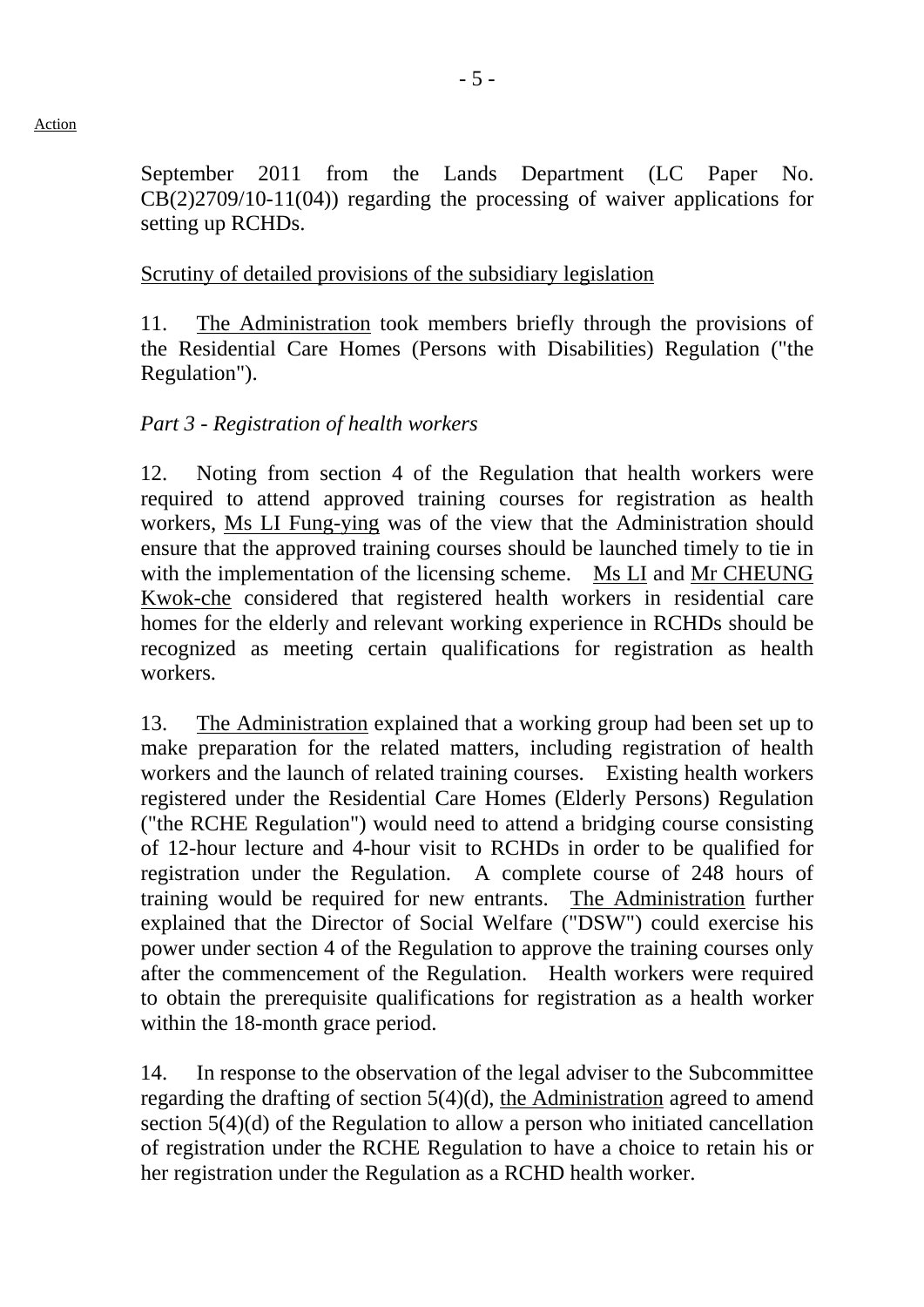15. Noting that DSW was empowered under section 8(b) of the Regulation to cancel the registration of a health worker, Ms LI Fung-ying and Dr PAN Pey-chyou considered that the Administration should set out the specific factors to be taken into account by DSW in making a decision to cancel the registration. The Administration explained that any person aggrieved by DSW's decision made under section 6 or section 8 might appeal to the Secretary for Labour and Welfare ("SLW"). A decision that was appealed against would not take effect pending the determination of the appeal by SLW. To alleviate members' concern, the Administration agreed to consider elaborating the factors to be taken into account by DSW in making a decision on cancellation of the registration of a health worker in the Code of Practice for RCHDs to be issued after the commencement of the Regulation.

# *Part 4 - Duties of Operators*

16. Dr PAN and the legal adviser to the Subcommittee enquired about staff deployment and relief arrangement during the temporary absence of various types of staff stipulated in the Regulation. The Administration explained that RCHD operators were required to employ various types of staff in RCHDs in the manner stipulated in section 11 of, and the Schedule to, the Regulation. Planned staff movement and relief arrangement should be reported to SWD regularly while contingent deployment should also be reported as soon as practicable.

Admin 17. At the request of the Chairman, the Administration agreed to provide a sample layout plan of a RCHD for members' reference after the meeting.

> (*Post-meeting note*: The Administration's reply was circulated to members on 14 October 2011 vide LC Paper No. CB(2)71/11-12.)

Part 5 Duties of Home Manager and Part 6 - Location and Design of *Residential Care Homes for PWDs* 

18. Members noted the minimum staffing and spatial requirements under the licensing scheme, and that the specific service standards under the licensing scheme would be detailed in the Code of Practice to be issued by DSW.

19. Some members enquired whether outdoor space could be taken into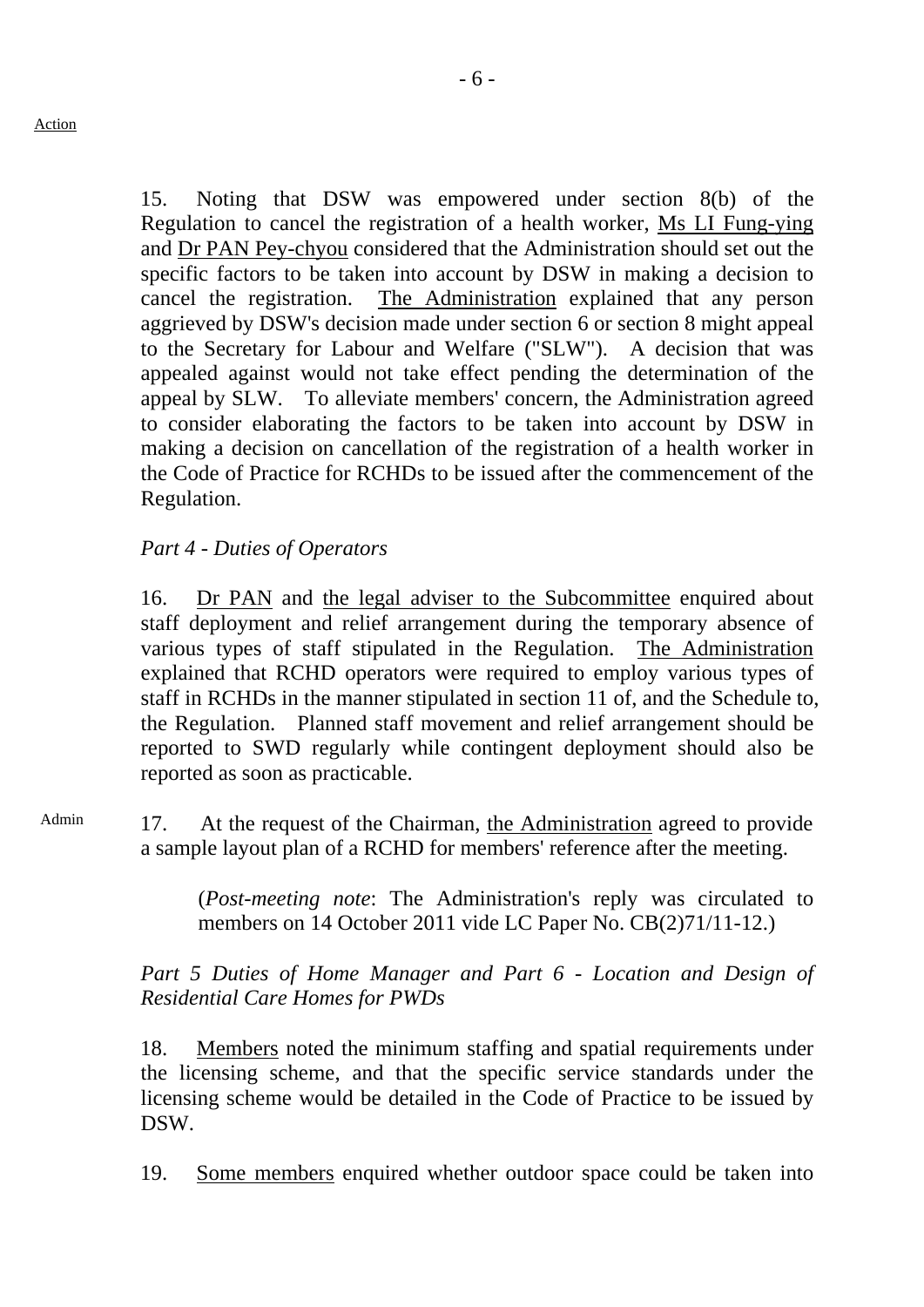account for the purpose of calculating the spatial requirement. The Administration recognized the importance of providing outdoor activities to RCHD residents, but the inclusion of outdoor space would result in a reduction in the usable area for each resident.

#### **II. Any other business**

20. Members agreed that a further meeting would be scheduled to continue scrutiny of the Regulation, and representatives of the Commerce and Economic Development Bureau should be invited to brief members on the Small and Medium Enterprises Loan Guarantee Scheme. The Chairman said that members would be notified of the meeting date in due course.

21. There being no other business, the meeting ended at 4:32 pm.

Council Business Division 2 Legislative Council Secretariat 16 November 2011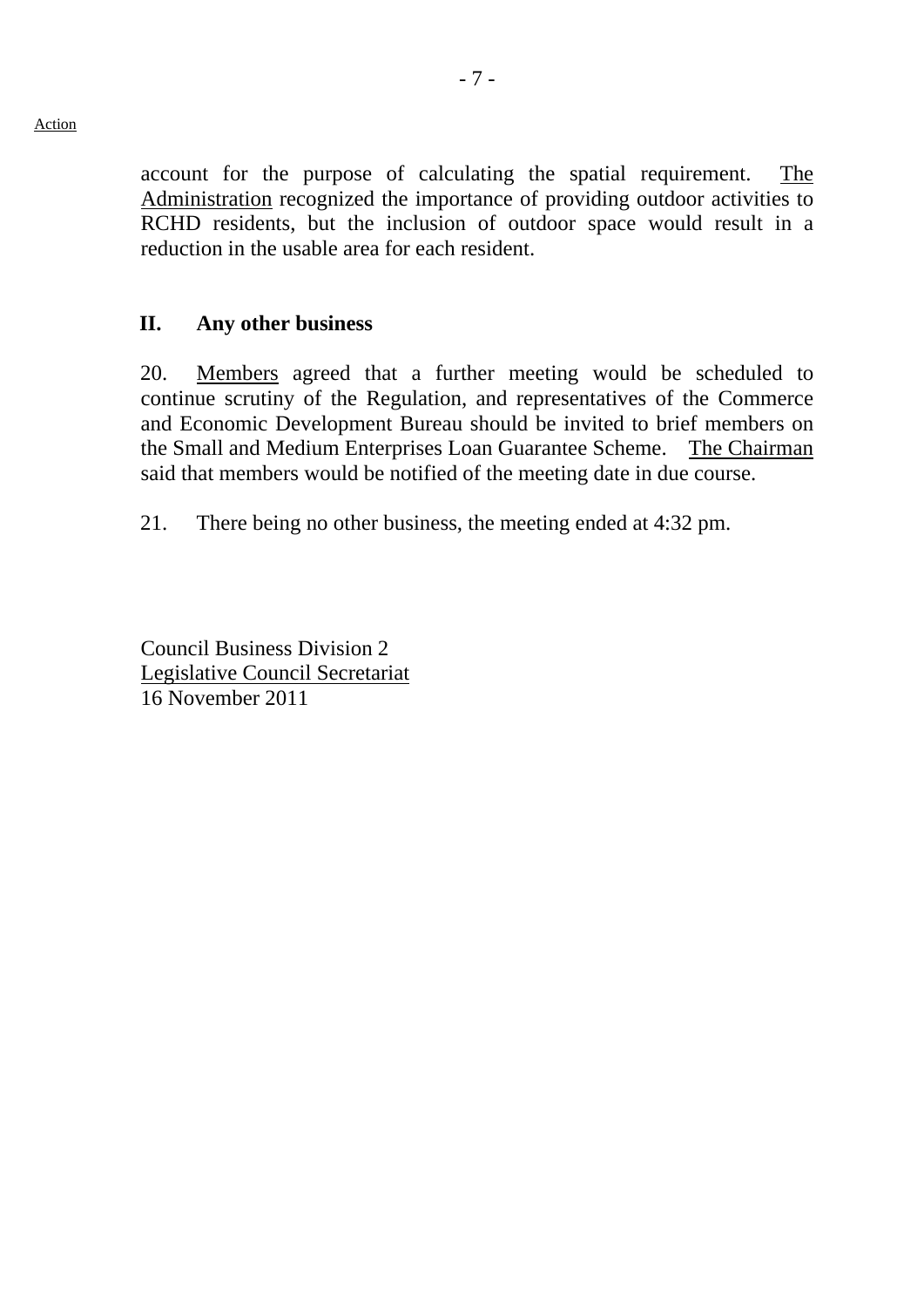### **Proceedings of the fourth meeting of the Subcommittee on Residential Care Homes (Persons with Disabilities) Regulation and Residential Care Homes (Persons with Disabilities) Ordinance (Commencement) Notice 2011 on Tuesday, 11 October 2011, at 2:30 pm in Conference Room 3 of the Legislative Council Complex**

| <b>Time marker</b> | Speaker(s)                                                             | Subject(s)                                                                                                                                                                                                                                                                                                                                                                                                                                                                                                                                                                                                                                                                                                                                                                                                                                                                                                                                                                                                                                                                                                                                                                                                    | <b>Action</b><br>required |
|--------------------|------------------------------------------------------------------------|---------------------------------------------------------------------------------------------------------------------------------------------------------------------------------------------------------------------------------------------------------------------------------------------------------------------------------------------------------------------------------------------------------------------------------------------------------------------------------------------------------------------------------------------------------------------------------------------------------------------------------------------------------------------------------------------------------------------------------------------------------------------------------------------------------------------------------------------------------------------------------------------------------------------------------------------------------------------------------------------------------------------------------------------------------------------------------------------------------------------------------------------------------------------------------------------------------------|---------------------------|
|                    | Agenda item $I$ – Meeting with deputations and the Administration      |                                                                                                                                                                                                                                                                                                                                                                                                                                                                                                                                                                                                                                                                                                                                                                                                                                                                                                                                                                                                                                                                                                                                                                                                               |                           |
| 000226 - 000537    | Chairman                                                               | Invitation of representatives of the Hong Kong<br>Private Hostel for Rehabilitation Association<br>("the Association") to present their views.                                                                                                                                                                                                                                                                                                                                                                                                                                                                                                                                                                                                                                                                                                                                                                                                                                                                                                                                                                                                                                                                |                           |
| 000538 - 001759    | HK Private Hostel for<br><b>Rehabilitation Association</b><br>Chairman | Presentation of views -<br>operators would have difficulty to meet the<br>(a)<br>licensing requirements due to higher<br>operating cost;<br>there was variation in cost estimation<br>(b)<br>between the Social Welfare Department<br>("SWD") and the Association, notably -<br>it was impossible to have 100%<br>(i)<br>enrolment rate as assumed by SWD,<br>whereas the average enrolment rate<br>of private residential care homes for<br>persons with disabilities ("RCHDs")<br>was $85\%$ ; and<br>the minimum staff requirement of a<br>(ii)<br>40-person medium-care-level home<br>should be no less than 6.5 staff,<br>instead of four as cited by SWD;<br>higher staff cost was implied by the<br>(c)<br>minimum wage requirement;<br>(d)<br>rental in new town area was higher than<br>remote areas in the New Territories, and<br>therefore rental of RCHDs should be<br>categorized according to their location, i.e.<br>urban area, new town and the New<br>Territories;<br>subsidies for improvement works under<br>(e)<br>the proposed Financial Assistance Scheme<br>("FAS") should be increased;<br>subsidy for nursing and care should be<br>(f)<br>provided to private RCHD residents; and |                           |
|                    |                                                                        | the contract price for a RCHD place under<br>(g)                                                                                                                                                                                                                                                                                                                                                                                                                                                                                                                                                                                                                                                                                                                                                                                                                                                                                                                                                                                                                                                                                                                                                              |                           |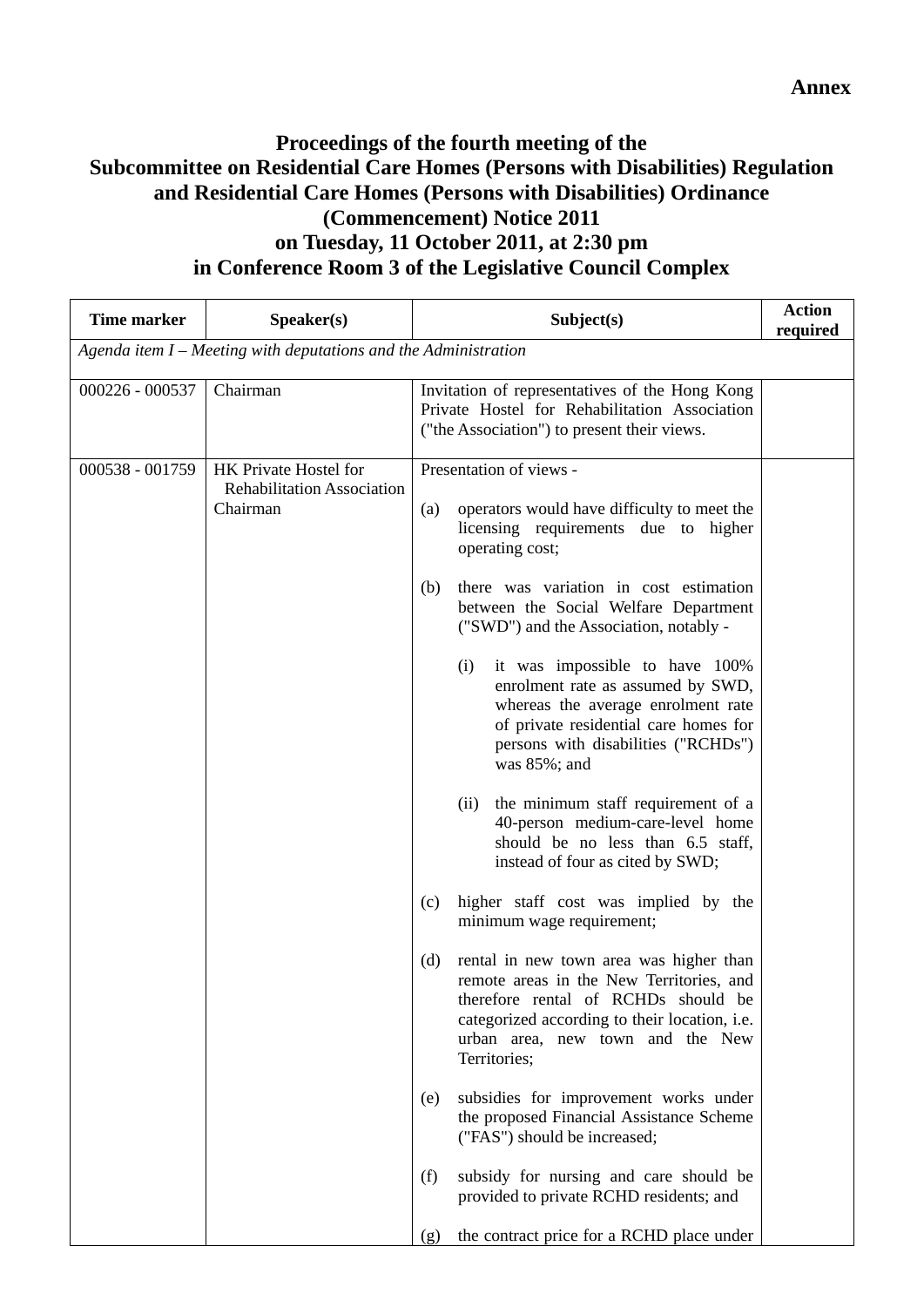| <b>Time marker</b> | Speaker(s)                                                 | Subject(s)                                                                                                                                                                                                                                                                                                                                                                                                                                                                                                                                          | <b>Action</b><br>required |
|--------------------|------------------------------------------------------------|-----------------------------------------------------------------------------------------------------------------------------------------------------------------------------------------------------------------------------------------------------------------------------------------------------------------------------------------------------------------------------------------------------------------------------------------------------------------------------------------------------------------------------------------------------|---------------------------|
|                    |                                                            | the pilot Bought Place Scheme ("BPS") for<br>RCHDs should be set at a higher level as<br>SWD had underestimated the<br>actual<br>operating costs of private RCHDs.                                                                                                                                                                                                                                                                                                                                                                                  |                           |
| 001800 - 002457    | Administration<br>Chairman                                 | Administration's<br>elaboration<br>The<br>the<br><sub>on</sub><br>methodology for cost estimation of a private<br>RCHD place, the rationale for providing a<br>maximum grant of 60% under FAS, the level of<br>Comprehensive Social Security Assistance<br>("CSSA") payments payable to private RCHD<br>residents, and the assistance to residents being<br>affected by closure of private RCHDs.<br>The Administration's advice that there would be<br>period<br>of $18$<br>months<br>grace<br>upon<br>a<br>commencement of Residential Care Homes |                           |
|                    |                                                            | (Persons with Disabilities) Regulation ("the<br>Regulation") for individual RCHDs to put in<br>place suitable arrangements. Details of service<br>standards required under the licensing scheme,<br>including the manpower requirements would be<br>set out in the Code of Practice for RCHDs.<br>The Administration was requested to closely<br>monitor the implementation of the licensing<br>scheme.                                                                                                                                             |                           |
| 002458 - 003206    | Mr CHEUNG Kwok-che<br>Chairman                             | Views of Mr CHEUNG Kwok-che that cost<br>estimations by SWD and the Association were<br>based on different considerations.<br>Timetable<br>for the review of the licensing scheme and a<br>contingency plan in case of closure of private<br>RCHDs upon the commencement of the<br>Regulation should be in place.                                                                                                                                                                                                                                   |                           |
| 003207 - 003434    | Mr LEUNG Yiu-chung<br>Chairman                             | Views of Mr LEUNG Yiu-chung that the rental<br>variance between districts should be recognized.<br>The adequacy of CSSA payments of private<br>RCHD residents to meet home fees should be<br>reviewed, and other forms of assistance should<br>be provided where necessary.                                                                                                                                                                                                                                                                         |                           |
| 003435 - 004113    | Administration<br>Chairman                                 | The Administration's advice that it would<br>conduct a mid-term review to keep track of the<br>progress of the pilot BPS for RCHDs.                                                                                                                                                                                                                                                                                                                                                                                                                 |                           |
| 004114 - 004655    | Ms LI Fung-ying<br>Chairman<br>Administration<br>Ms Cyd HO | Enquiries about whether and what financial<br>assistance would be provided for private RCHD<br>operators to meet the compliance costs.<br>Administration's<br>elaboration<br>The<br>the<br><sub>on</sub><br>eligibility for FAS and one-stop services for<br>licence applications.                                                                                                                                                                                                                                                                  |                           |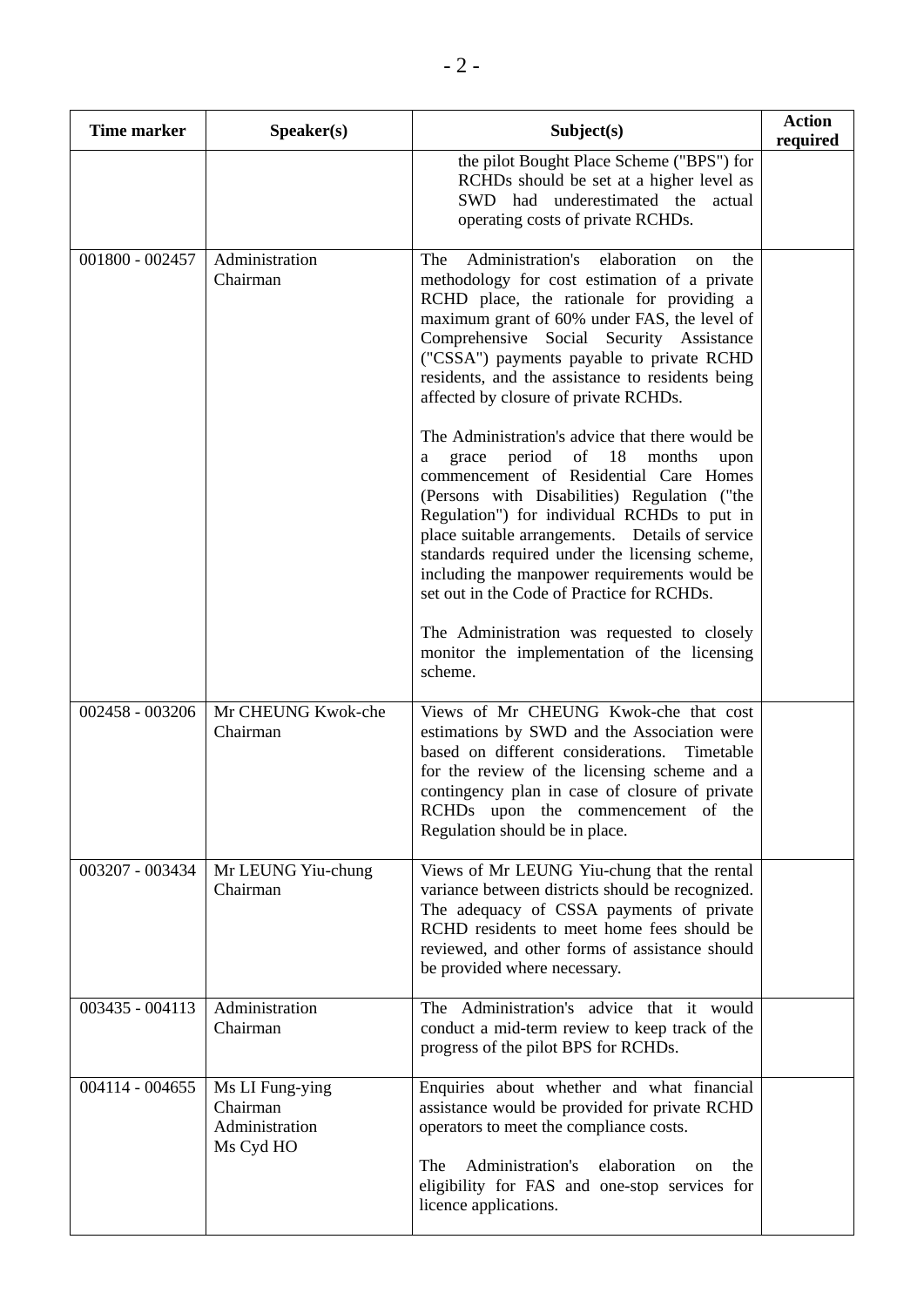| <b>Time marker</b> | Speaker(s)                                                                                                     | Subject(s)                                                                                                                                                                                                                                                                                                                                                                          | <b>Action</b><br>required |
|--------------------|----------------------------------------------------------------------------------------------------------------|-------------------------------------------------------------------------------------------------------------------------------------------------------------------------------------------------------------------------------------------------------------------------------------------------------------------------------------------------------------------------------------|---------------------------|
| $004656 - 005126$  | Ms Cyd HO<br>Chairman<br>Administration                                                                        | Enquiries<br>about<br>private<br><b>RCHD</b><br>whether<br>operators could apply for the Small and Medium<br>Enterprises Loan Guarantee Scheme to meet the<br>additional cost of the improvement works.<br>Members agreed to invite the Commerce and<br>Economic Development Bureau to attend the<br>next meeting to explain to members the<br>eligibility criteria for the Scheme. |                           |
| 005127 - 005503    | HK Private Hostel for<br><b>Rehabilitation Association</b><br>Chairman                                         | Calling on more support for private RCHDs<br>operators.                                                                                                                                                                                                                                                                                                                             |                           |
| 005504 - 005638    | Chairman                                                                                                       | Submissions from two private RCHDs on their<br>financial<br>analysis<br>responding<br>to<br>the<br>Subcommittee's invitation for information on<br>operating cost.<br>Letter dated 30 September 2011 from the Lands<br>Department regarding processing of waiver<br>applications for setting up RCHDs.                                                                              |                           |
| $005639 - 010150$  | Mr CHEUNG Kwok-che<br>Chairman                                                                                 | The Administration agreed to report to the Panel<br>on Welfare Services on the progress on<br>implementing the licensing scheme and the<br>related complementary measures, including the<br>pilot BPS for RCHDs and FAS in about six<br>months after the commencement of the licensing<br>scheme.                                                                                   | <b>Admin</b>              |
| $010151 - 010600$  | Ms LI Fung-ying<br>Chairman<br>Administration                                                                  | Scrutiny of the detailed provisions of the<br>Regulation<br>Part 1 and Part 2 - sections 1 to 3<br>Members raised no questions on sections 1 to 3.                                                                                                                                                                                                                                  |                           |
| $010601 - 011823$  | Ms LI Fung-ying<br>Mr CHEUNG Kwok-che<br>Chairman<br>Administration                                            | Part 3 - Registration of health workers<br>Concern about the timing for launching the<br>approved training courses for health workers.<br>Administration's explanation on<br>The<br>the<br>preparation for the registration of health<br>workers, the launch of related training courses<br>as well as the prerequisite qualifications for<br>registered health workers.            |                           |
| 011824 - 012421    | Mr LEUNG Yiu-chung<br>Chairman<br>HK Private Hostel for<br><b>Rehabilitation Association</b><br>Administration | Competitiveness of the private RCHD market in<br>staff recruitment and retention.                                                                                                                                                                                                                                                                                                   |                           |
| 012422 - 012758    | ALA8                                                                                                           | Members<br>Administration's<br>agreed<br>the<br>to                                                                                                                                                                                                                                                                                                                                  | <b>Admin</b>              |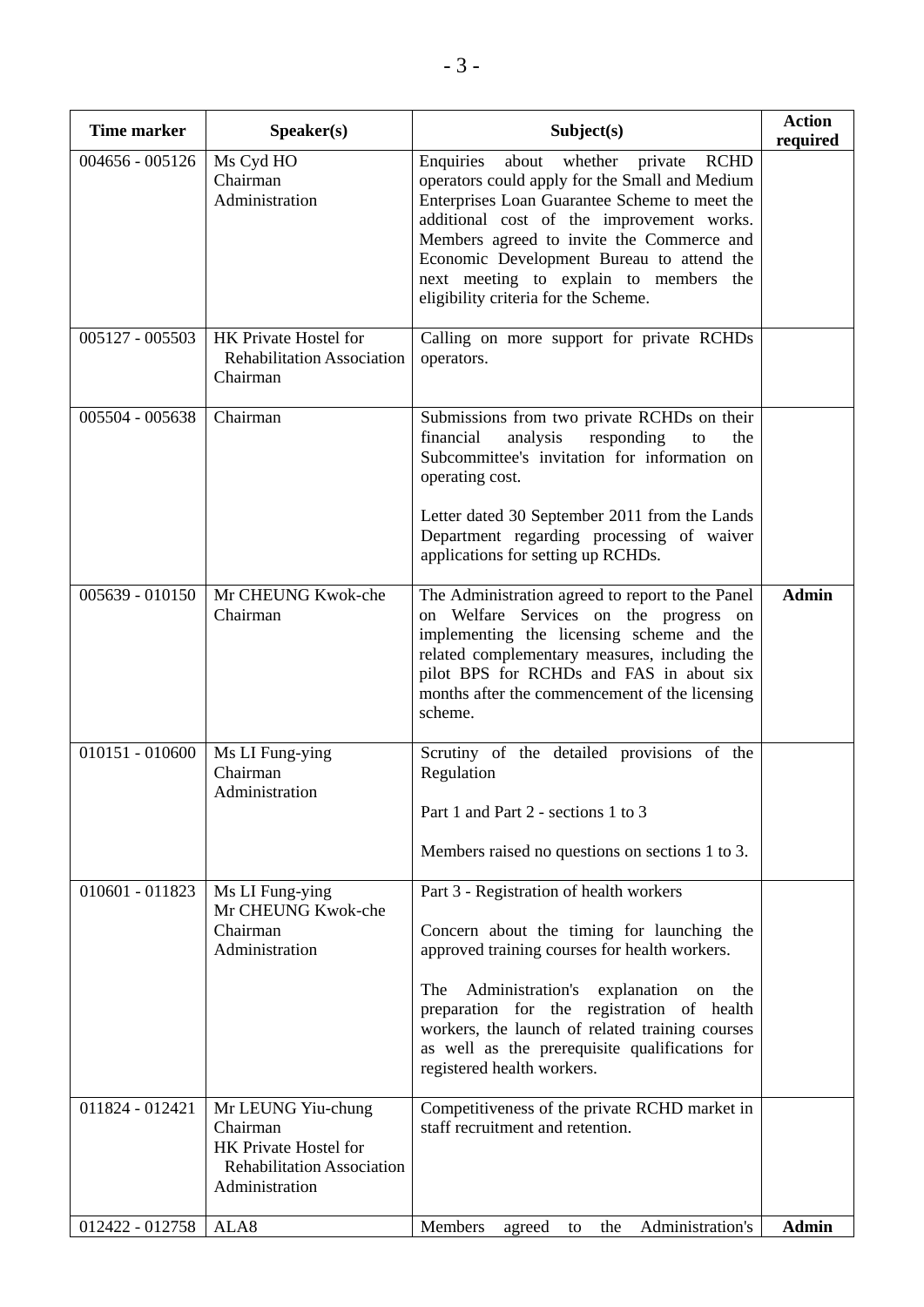| <b>Time marker</b>                    | Speaker(s)                                                        | Subject(s)                                                                                                                                                                                                                                                                                                                                                                                                                                     | <b>Action</b><br>required |
|---------------------------------------|-------------------------------------------------------------------|------------------------------------------------------------------------------------------------------------------------------------------------------------------------------------------------------------------------------------------------------------------------------------------------------------------------------------------------------------------------------------------------------------------------------------------------|---------------------------|
|                                       | Chairman<br>Administration                                        | proposed amendment to section $5(4)(d)$ of the<br>Regulation to allow a person who initiated a<br>of<br>registration<br>cancellation<br>under<br>the<br>Residential Care Homes (Elderly Persons)<br>Regulation to have a choice to retain his or her<br>registration as a RCHD health worker.                                                                                                                                                  |                           |
| 012759 - 012927                       | Chairman<br>Administration                                        | Members raised no questions on sections 6, 7<br>and 9.                                                                                                                                                                                                                                                                                                                                                                                         |                           |
| 012928 - 014243                       | Ms LI Fung-ying<br>Chairman<br>Administration<br>Dr PAN Pey-chyou | Section 8 - Cancellation of registration<br>Section 10 - Appeals to Secretary for Labour<br>and Welfare<br>Enquiries about the specific factors to be taken<br>into account by the Director of Social Welfare<br>("DSW") in making a decision to cancel a health<br>worker's registration.                                                                                                                                                     |                           |
|                                       |                                                                   | The Administration's advice that any person<br>aggrieved by DSW's decision might appeal to<br>the Secretary for Labour and Welfare ("SLW").<br>The decision that was appealed against was not<br>to have effect pending the determination of the<br>appeal by SLW. To alleviate members'<br>concern, the Administration would consider<br>elaborating the consideration factors for the<br>RCHD sector's reference in the Code of<br>Practice. |                           |
| 014244 - 014910                       | ALA8<br>Chairman<br>Administration<br>Dr PAN Pey-chyou            | Part 4 - Duties of Operators<br>Part 5 - Duties of Home Managers<br>Enquiries about the staff deployment and<br>replacement arrangement during the temporary<br>absence of various types of staff in RCHDs as<br>stipulated in the Regulation.<br>The Administration was requested to provide a<br>copy of sample layout plan of a RCHD as<br>referred to in section 13.                                                                       | <b>Admin</b>              |
| $015451 - 020244$                     | ALA8<br>Chairman<br>Administration<br>Dr PAN Pey-chyou            | Sections 20 to 23 under Part 6 - Location and<br>Design of Residential Care Homes for PWDs<br>Members noted the calculation of floor area and<br>outdoor space for the purpose of the licensing<br>scheme.                                                                                                                                                                                                                                     |                           |
| Agenda item $II - Any$ other business |                                                                   |                                                                                                                                                                                                                                                                                                                                                                                                                                                |                           |
| 020245 - 020324                       | Chairman                                                          | Date of next meeting.                                                                                                                                                                                                                                                                                                                                                                                                                          |                           |